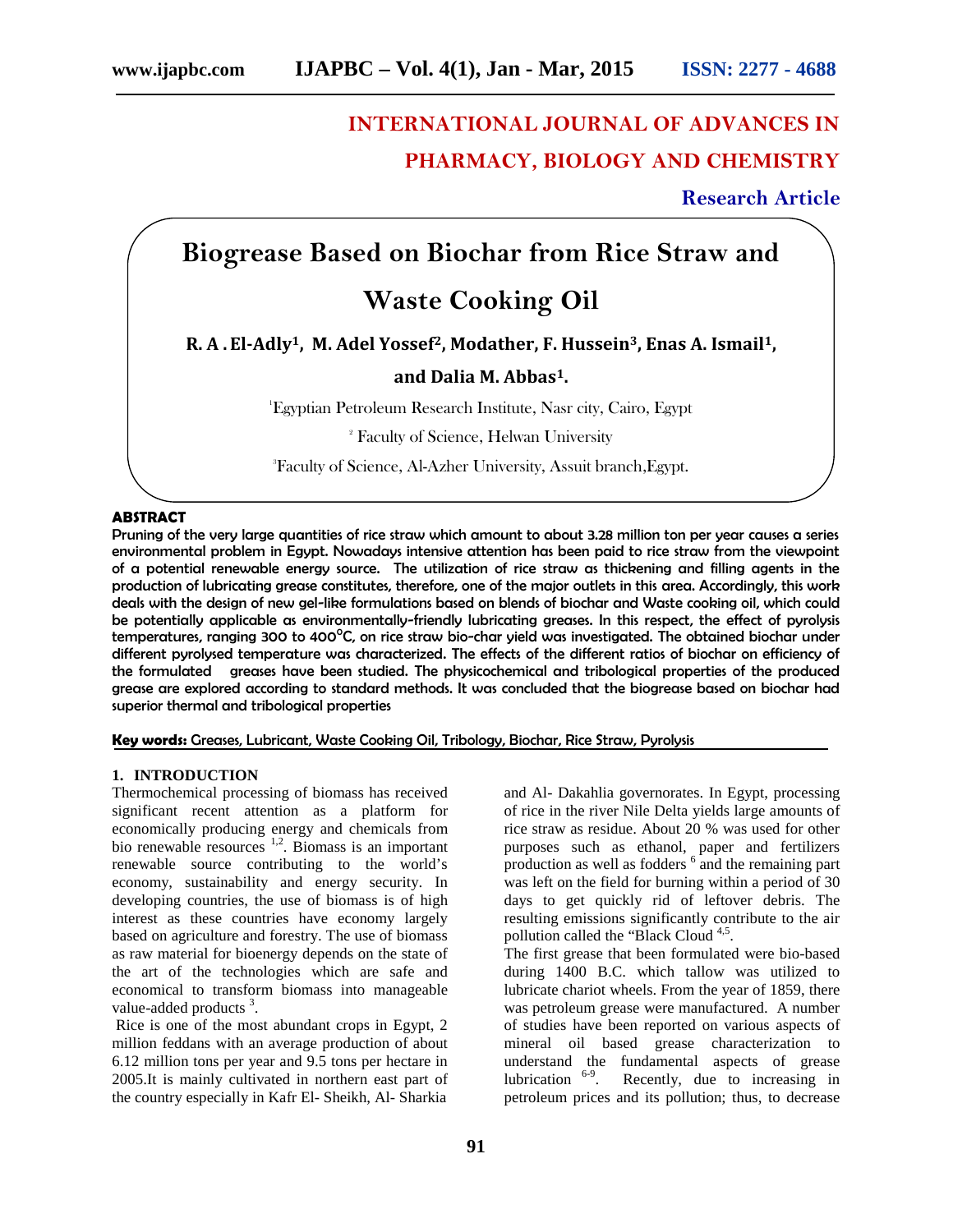the pollution, the utilization of alternative and environmental friendly grease is one of the solutions to overcome the problems. Instead of using mineral oil as base oil to produce grease, vegetable oil is believed to be a potential source to meet the purpose. The use of bio-based oleochemicals as lubricant fluids, metalworking fluids and greases has increased dramatically. There were many researchers doing researches in formulating biobased grease <sup>10-12</sup>. Florea et al<sup>13</sup> have studied the effect of different base fluids on the properties of biodegradable greases. El-Adly et al.  $14$  described the preparation of greases using jojoba constituents and some fatty by-products

In this respect, efficient production of lubricating greases from renewable biomass has been entreatingly required in the present mass-consumer society. Since pyrolysis is the first step for any thermochemical conversion processes, sound understanding of the biomass pyrolysis process can give rise to the improvement of its conversion processes. Accordingly, the objective of this work is to produce biogrease from bio-char obtained from pyrolysis of the rice straw and waste cooking oil.

## **2. MATERIAL AND METHODS**

#### 2.1. **Materials**;

Waste cooking oil was obtained locally as the biodegradable fluids for preparing biogrease under investigation. It was purified and filtered using superfast M2FF bleaching earth (highly active acid bleaching earth, AMCOL). Waste cooking oil after this treatment was designated PWCO. The physicochemical properties of this oil were investigated elsewhere <sup>15</sup> .Stearic acid was used as source of soap thickener. Calcium hydroxide used as alkali for saponification step. Rice straw was obtained locally from El-Beheria governorate (Nile Delta region). Commercial Calcium grease designated G4 was provided by Co. Operation Petrol.

#### **2.2. Pyrolysis of the rice straw**

Before pyrolysis, rice straw was cutting and milling to a diameter about 1mm. After that, the sample was dried in a vacuum oven at 80  $^{\circ}$ C for 24 hours. Slow pyrolysis experiments of rice straw were carried out at temperatures 300. 350 and  $400^{\circ}$ C for different time in the autoclave patch process to investigate the effects of temperatures on the pyrolysis yield. This process was fitted with a nitrogen purge (1 L/min flow rate) and a thermocouple for temperature measurement. The residual bio-char particles were collected as total yield of the pyrolysis process. The total yield was determined by the difference between the weight of sample before and after the pyrolysis experiment. The bio-oil was collected through the condensation system. Mass yield of bio-char was

ranging 42.2% and 53.0%. Worth mentioned, the pyrolysis in this study agrees well with the procedure of work reported 16-18 .

#### **2.3**. **Rheological characterization**

The rheological behaviour of the prepared biogreases was carried out at temperature 90, 100,110 and  $120^{\circ}$ C. At least two or triplicates of each test were performed on fresh samples. This behaviour was carried using Brookfield programmable Rheometer HA DV-III UITRA used in conjunction with Brookfield software, RHEOCALC V.2. Through RHEOCALC, all Rheometer functions (rotational speed, instrument % torque scale, time interval, set temperature) are controlled by a computer.

#### **2.4. Grease preparation**

Three grades of Bio grease designated G1, G2 and G3 were prepared based on PWCO, lime, biochar **,**colophony , natural rubber and octyl amine as mentioned in **Table 1**. Worth mentioned, the biochar used in the prepared greases under investigation is obtained at temperature 300 <sup>0</sup>C (less bio-oil obtained). The prepared greases were made in batches of one liter in an open kettle with a capacity of 2 liter, fitted with a mechanical stirrer. The saponification process was performed on a mixture of PWCO and stearic acid (1: 1 volume ratio) with calcium hydroxide, at 150-170°C. The reaction time for each saponification process to achieve a soap structure was found to be dependent on the type of constituent. After the completion of the reaction, the reaction mixture was cooled gradually while the biochar and BWSO were added to get NLGI-2. Physicochemical properties of the prepared greases were determined according to standard method.

#### **2.5. Friction co-efficient Measurement by Pin on Disc Method**

The tribological properties of the prepared biogreases were evaluated using pin on disc apparatus which is fabricated as shown in **Figure 1** at room temperature. The chemical composition of both Pin and disc were presented in **Table 2.** In this respect , The test specimens ( Pin) were AISI1023 steel with diameter of 10mm and HRC about 20.5. However, the Disc was manufactured from Wear resisting steel ( Hardox 600) with diameter of 10 cm with HRC about 59.5. Pin -on-disc experiments were carried out at different times, speed 60 rpm, and load 358.065 N, using the grease samples. The weight losses in pin were calculated and the corresponding friction coefficients were determined for each sample. In addition, the weld loads of the prepared biogreases were carried out using four ball test according to ASTM D-2596 method.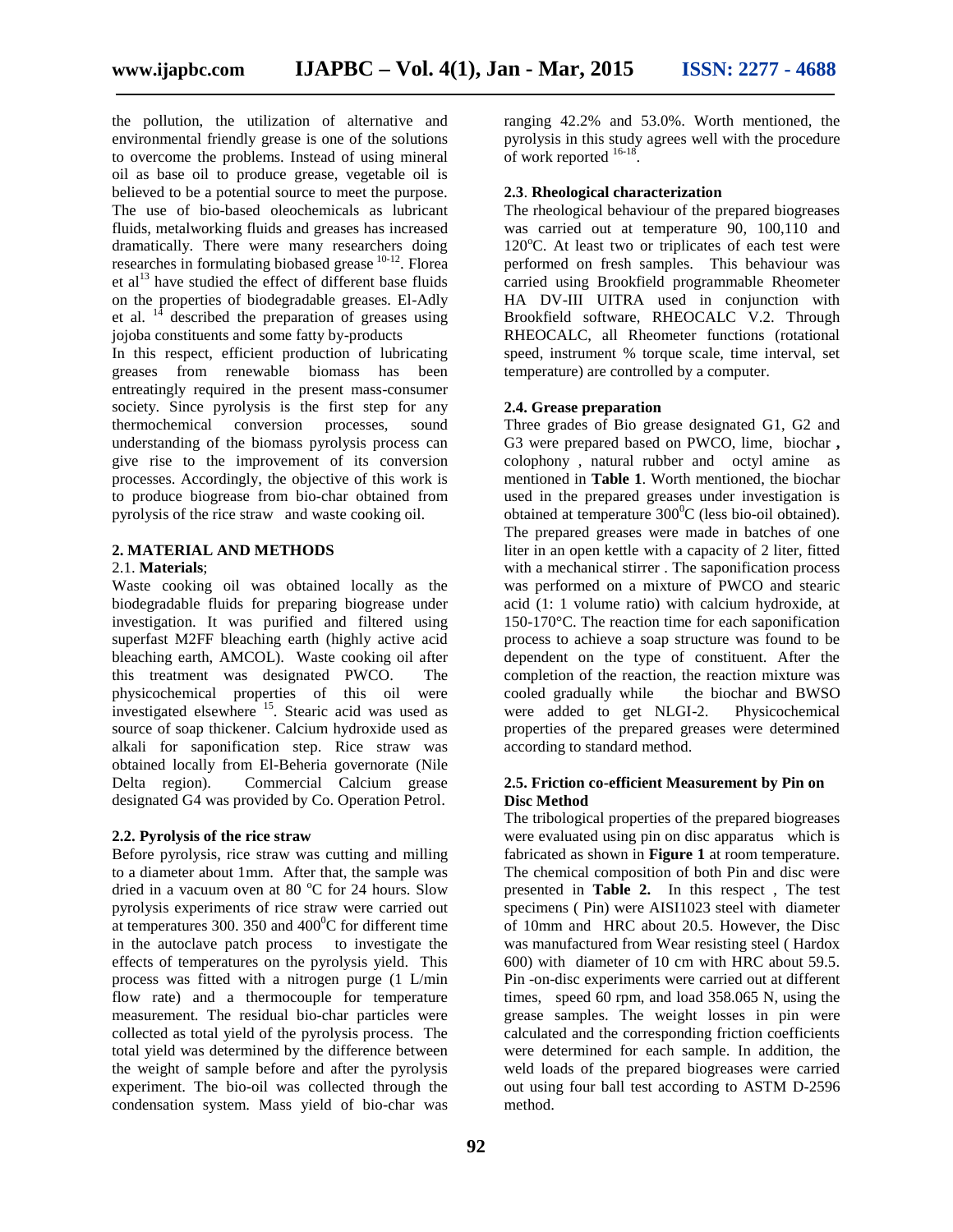#### **3. RESULT AND DISSCUSSION**

#### **3.1. Composition of the rice straw**

Chemical composition of the rice straw under investigation is given in Table 3. Data presented in this table show that the lignocellulose is the main component of rice straw, which is formed compact structure of cellulose in close association with lignin substituted phenyl propane three dimensional polymers which are held together by ether or carbon bonds (14.5%) and silica (14%).These results are in agreement with other studies on rice straw composition (3,4 and18). In addition, the main mineral elements are Potassium, phosphorus, calcium and magnesium. Moreover, there are traces from the elements cobalt, copper, and manganese. It may be concluded that the chemical composition of rice straw depend on the species, climate and geography location.

#### **3.2. Effect of temperature on biochar yield**

The effect of final pyrolysis temperature on bio-char yield is shown in Table 4. The bio-char yield significantly decreased as the final pyrolysis temperature was raised from 300-400°C. The highest bio-char yield was 48% obtained at the temperature of 300°C and the lowest bio-char yield was 35% obtained at the temperature of 400°C. Visual texture of the lubricating greases containing biochar shows that the smooth properties at all temperatures and this reveal that the suitability of all biochar obtained as thickening and filling agents for lubricating greases under investigation.

#### 3.3. **Grease evaluation**

The preparation of lubricating grease is a complicated trial-and error process in which the optimization of the ingredients the reaction scheme are to achieve the desired grease consistency. So, the development of lubricating grease with the right consistency requires stringent optimization of components and preparation scheme. Important performance properties such as Rheology, penetration, oxidation, oil separations and commercial one. dropping point are largely dependent on the grease hardness and its ability to maintain a stable lubricating film at the metal contact zone. Accordingly, Three biobased greases (G1, G2 and G3) were prepared based ingredients percentage as presented in Table 5.

Experimental data reported in this Table 5, show the results of the penetration, oxidation stability, and dropping point tests for the obtained biogreases. These tests show that the no difference of penetration values between unworked and worked (60 double strokes) of biogreases. Results obtained for G1, G2 and G3 in this table were better to those obtained for the commercial grease G4. Also, dropping point and oil separation for the prepared greases are showed remarkable improved compared with G4. On the other hand, G4 had better oxidation stability.

It may be point out that the specifications of all prepared bio-greases meet with the NLGI-2. In the mean time, G1, G2 and G3 have thickening power over G4. This indicates that the role of the biochar using in the preparation of biogreases. In general, data in Table 5 show that the biogreases preparation is complicated trial-error process in which the optimization of the fluid (PWCO) and the chemical compositions of this oil are critical to achieve the desired grease property. The percentage of biochar and its composition are playing important roles in physicochemical characterization of the prepared biogreases.

#### **3.4. Rheological Behavior of Selected Greases Compared with Commercial.**

Mathematical models , Heshel-Bulkley, Bingham and Casson, was explored of prepared greases using linear and non-linear computer regression programs (Rheocalc ,V2.7) at different temperatures as presented in Table 6 . It was found that Heshel- Bulkley, showed the best rheological equation that fits the experimental data reasonably well as presented in Table 6. These data reflected by regular decreasing in consistency index with the increasing of temperature. Such improvement in consistency index may be attributed to the enhancement activity for biochar constituents. On the other hand, the all greases showed plastic flow .

#### **3.5. Tribological properties of prepared biogreases compared with commercial**

The effect of biochar concentrations on the friction co-efficient and weld load of prepared greases ( G1, G2 and G3) are presented in Table 7. The friction reduction and extreme pressure properties of these greases could be remarkably improved by increasing concentrations of biochar compared with, G4, This reveals that the active components of the biochar have chemical interaction with the Ca- soap or PWCO. They are primarily dispersed in the PWCO in the grease matrix and start acting during the metal-rubbing process. During this process, biochar molecules could be undergo chemical transformation at the metal contact zone and develop a stable tribochemical film to protect against frictions. This is because the polar PWCO and biochar compete for the metal surfaces, and a higher proportion of biochar will increase its rate of diffusion to the metal surface due to reduce the friction. In this respect, the G1, G2, G3 and G4 greases were tested in a four ball machine where a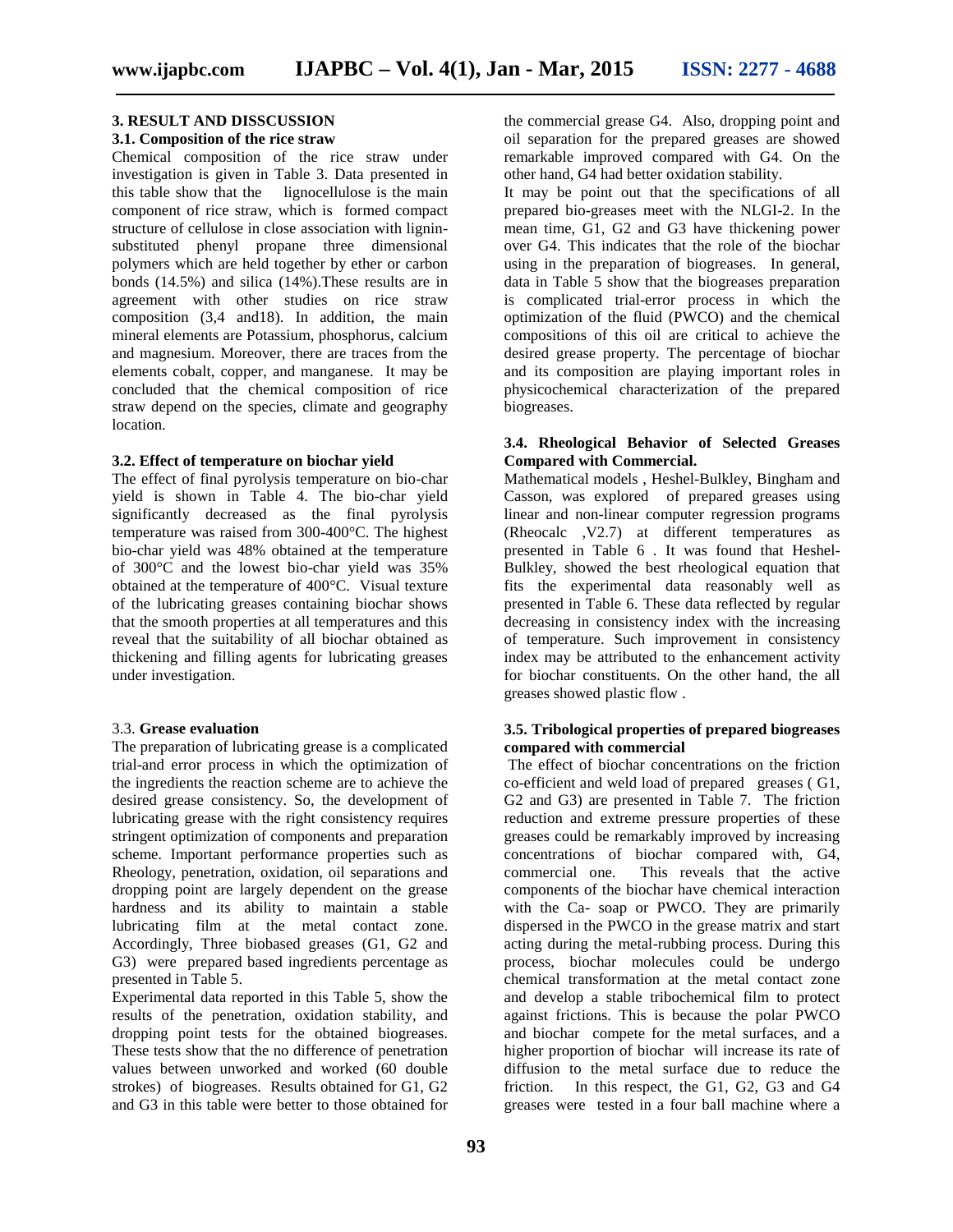rotating ball slides over three stationary balls using ASTM-D 2596 procedure; The weld load data for the these greases are 175, 195 250 and 150 Kg, respectively **Table** 7. These results indicate that the prepared biogreases containing biochar exhibit remarkable improvement in extreme pressure properties compared with commercial grease. This may be attributed to the synergistic effect of the complex combination among ca-soap and biochar molecules such as, silca, phosphrous,  $Mg^{2+}$ ,  $K^+$ ,  $Co^{2+}$ ,  $Ca^{2+}$ ,  $Mn^{2+}$  . They react with the surface to form protective films which prevent metal to metal contact and the consequent scoring or welding of the surfaces. The biochar could be intended to improve the performance of the lubricating greases. This view introduces the key reasons for the improvements of the load-carrying properties as shown in Table 7

#### **CONCLUSION**

In this study, pyrolysis of rice straw was carried out using a autoclave in patch process. The highest bio char yield of 58% was obtained at an optimum pyrolysis temperature of 300°C with smooth texture less bio oil. Biogrease composed from biochar and waste cooking oil has promising future as reliable lubricating greases for plenty of application. Biochar able to absorb oil and hold the fluid. The obtained data concerning penetration, dropping point and oil separation leads to biochar can be used a good thickener for lubricating greases. The application of waste cooking oil and rice straw in such greases is a wise way to decrease pollution as well as to preserve the environment.

| <b>Ingredients of the prepared biogreases</b> |      |                |                |  |  |  |
|-----------------------------------------------|------|----------------|----------------|--|--|--|
| Type of Grease Ingredient, Wt%                | G1   | G <sub>2</sub> | G <sub>3</sub> |  |  |  |
| Purified waste cooking oil                    | 81.0 | 81.2           | 81.4           |  |  |  |
| Stearic acid                                  | 12.0 | 8.0            | 4.0            |  |  |  |
| Calcium hydroxide                             | 1.2  | 1.0            | 0.8            |  |  |  |
| Biochar @ $300^0$ C                           | 3.0  | 7.0            | 11.0           |  |  |  |
| Colophony (resin)                             | 2.0  | 2.0            | 2.0            |  |  |  |
| Natural rubber                                | 0.5  | 0.5            | 0.5            |  |  |  |
| Octyl amine                                   | 0.3  | 0.3            | 0.3            |  |  |  |

**Table 1**

| <b>Chemical composition of the Pin and Disc</b> |        |                              |  |  |
|-------------------------------------------------|--------|------------------------------|--|--|
| Element, %                                      | Pin    | Disc                         |  |  |
| C                                               | 0.23   | 0.47                         |  |  |
| Ni                                              | 0.10   | 2.5                          |  |  |
| Mo                                              | 0.0117 | 0.7                          |  |  |
| Cr                                              | 0.10   | 1.2                          |  |  |
| Fe                                              | 98.1   | 95.6                         |  |  |
| Mn                                              | 0.71   | $\qquad \qquad \blacksquare$ |  |  |
| P                                               | 0.029  |                              |  |  |
| S                                               | 0.021  |                              |  |  |
| Cu                                              | 0.30   |                              |  |  |
| Si                                              | 0.19   | ۰                            |  |  |

**Table 2**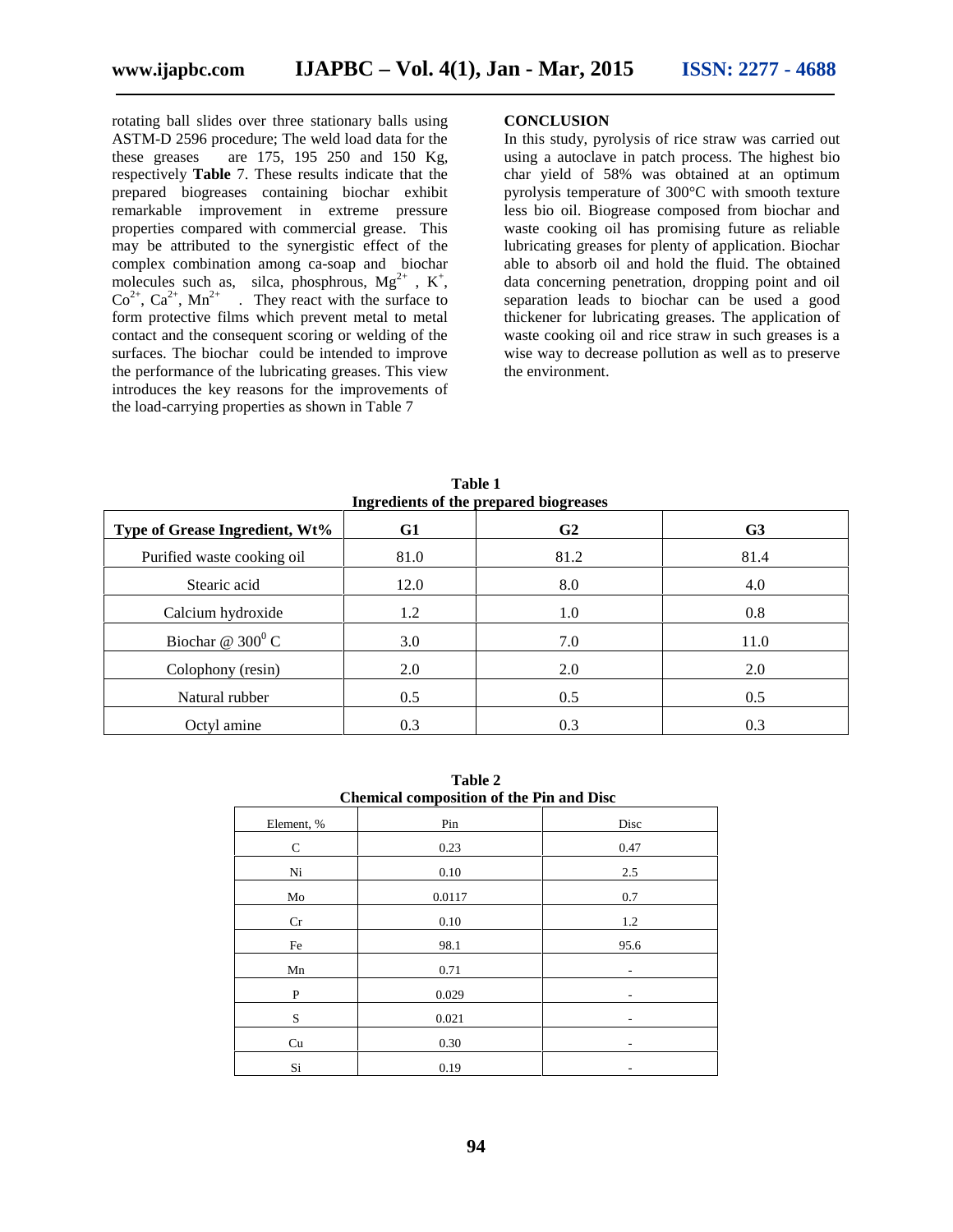| Chenneal composition of fice straw |                |  |  |  |  |
|------------------------------------|----------------|--|--|--|--|
| Component                          | Percentage (%) |  |  |  |  |
| Moisture                           | 22             |  |  |  |  |
| lignin                             | 14.5           |  |  |  |  |
| Cellulose                          | 34             |  |  |  |  |
| Nitrogen free extract              | 42             |  |  |  |  |
| Ash                                | 19.5           |  |  |  |  |
| Silica                             | 14             |  |  |  |  |
| Calcium                            | 0.17           |  |  |  |  |
| Phosphour                          | 0.10           |  |  |  |  |
| Potassium                          | 1.20           |  |  |  |  |
| Magnesium                          | 0.11           |  |  |  |  |
| Sulfur                             | 0.08           |  |  |  |  |
| Cobalt                             | $0.05$ (mg/kg) |  |  |  |  |
| Copper                             | 5(mg/kg)       |  |  |  |  |
| manganese                          | 4(mg/kg)       |  |  |  |  |

**Table 3 Chemical composition of rice straw**

**Table 4 Effect of temperature on the biochar yield**

| Temperature, <sup>o</sup> C | 300    | 325       | 350       | 375       | 400       |
|-----------------------------|--------|-----------|-----------|-----------|-----------|
| Weight gram                 | 100    | 100       | 100       | 100       | 100       |
| Biochar, yield wt %         | 48     | 45        | 40        | 38        | 35        |
| Silicon oxide               | 12-13  | $12 - 13$ | $12 - 13$ | $12 - 13$ | $12 - 13$ |
| Visual texture              | Smooth | Smooth    | Smooth    | Smooth    | brittle   |

**Table 5 Physicochemical properties of the prepared greases compared with commercial**

| Test                                                     | Prepared biogreases and commercial |     |                |     | <b>Test method</b> |
|----------------------------------------------------------|------------------------------------|-----|----------------|-----|--------------------|
|                                                          | G1                                 | G2  | G <sub>3</sub> | G4  |                    |
| Penetration at 25 <sup>°</sup> C                         |                                    |     |                |     |                    |
| <b>Unworked</b>                                          | 295                                | 275 | 260            | 265 | ASTM D-217         |
| worked                                                   | 294                                | 275 | 260            | 270 |                    |
| Dropping point, <sup>o</sup> C                           | 155                                | 165 | 190            | 100 | ASTM D-566         |
| TAN, mg KOH/gm, @72h                                     | 0.1                                | 0.1 | 0.2            | 0.1 | ASTM D-664         |
| Oil separation, Wt%                                      | 0.5                                | 0.3 | 0.1            | 3.3 | <b>ASTM D-1724</b> |
| Oxidation Stability at, 99°C, 96h,<br>pressure drop, psi | 3.1                                | 3.2 | 3.1            | 3.4 | ASTM D-942         |
| Copper Corrosion 3h/100°C                                | Ia                                 | Ia  | Ia             | Ia  | <b>ASTM D-4048</b> |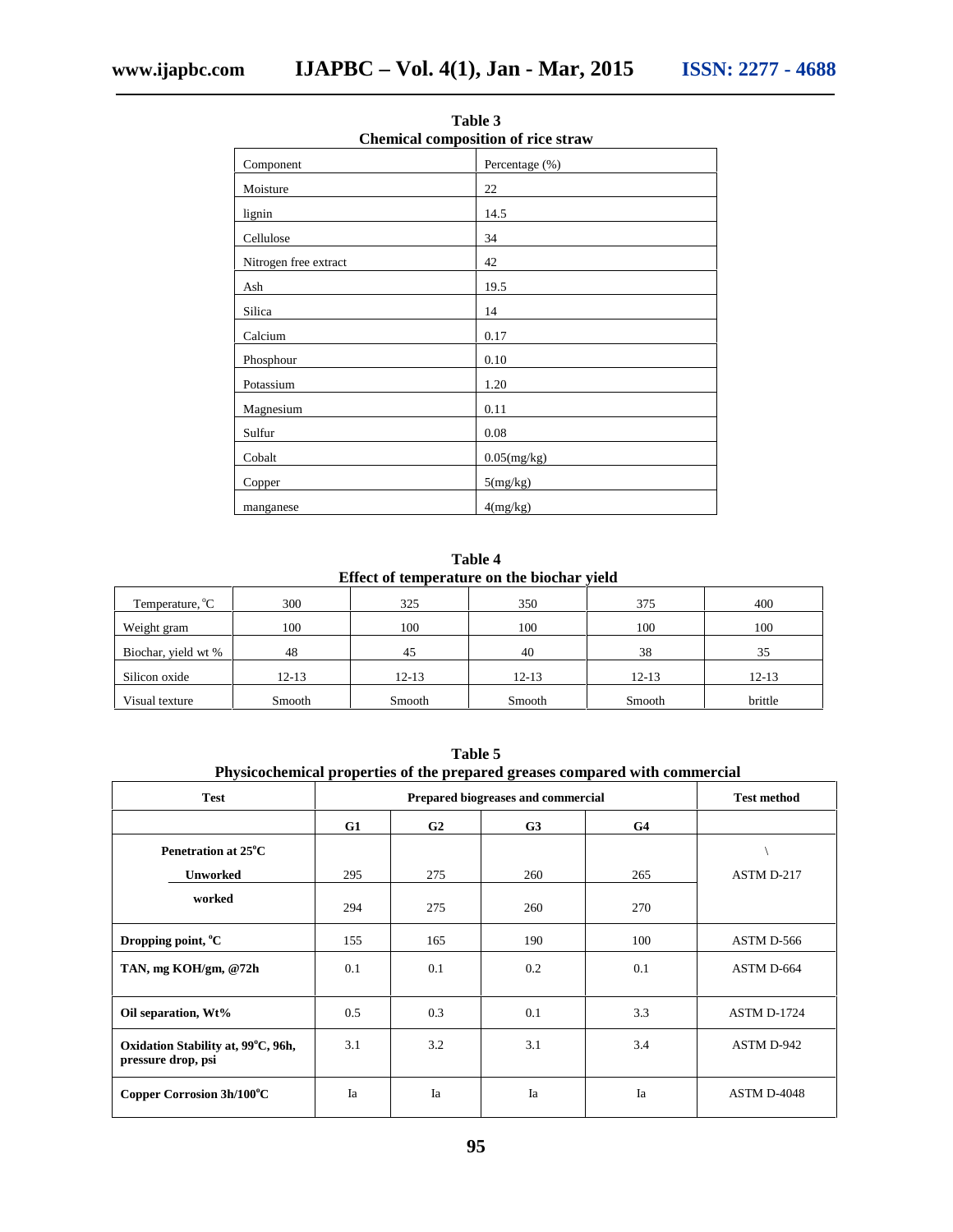| viscociastic parameters for selected prepared "greases, or frei schef buckley at unferent" temperatures |       |                           |       |       |                 |                 |       |       |
|---------------------------------------------------------------------------------------------------------|-------|---------------------------|-------|-------|-----------------|-----------------|-------|-------|
|                                                                                                         |       | 90 °C                     |       |       |                 | $100\text{ °C}$ |       |       |
| Test                                                                                                    | $G_1$ | G <sub>2</sub>            | $G_3$ | $G_4$ | $G_1$           | G <sub>2</sub>  | $G_3$ | $G_4$ |
| <b>Consistency index</b>                                                                                | 27355 | 28132                     | 29413 | 24552 | 1186            | 9840            | 19000 | 1095  |
| Yield stress, D/cm <sup>2</sup>                                                                         | 72.6  | 80.9                      | 86.6  | 65.2  | 60.0            | 68              | 70    | 60.5  |
| <b>Flow Index</b>                                                                                       | 0.42  | 0.35                      | 0.33  | 0.3   | 0.52            | 0.46            | 0.41  | 0.37  |
| Confidence                                                                                              | 98.5  | 98.9                      | 100   | 100   | 99.6            | 99.9            | 100   | 100   |
|                                                                                                         |       | $110\,^{\circ}\mathrm{C}$ |       |       | $120\text{ °C}$ |                 |       |       |
| <b>Test</b>                                                                                             | $G_1$ | G <sub>2</sub>            | $G_3$ | $G_4$ | $G_1$           | G <sub>2</sub>  | $G_3$ | $G_4$ |
| <b>Consistency index</b>                                                                                | 618   | 2371                      | 3510  | 513   | 871             | 1892            | 2121  | 501   |
| Yield stress, D/cm <sup>2</sup>                                                                         | 28.7  | 31.2                      | 35.8  | 37.5  | 19.2            | 21.5            | 23.1  | 28.7  |
| <b>Flow Index</b>                                                                                       | 0.64  | 0.61                      | 0.56  | 0.4   | 0.89            | 0.83            | 0.78  | 0.73  |
| Confidence                                                                                              | 99.8  | 100                       | 100   | 100   | 98.9            | 100             | 100   | 100   |

**Table 6 Viscoelastic parameters for selected prepared greases, of Herschel Buckley at different temperatures**

**Table 7 Tribological properties of prepared biogreases compared with commercial**

| <b>Biogrease</b> | <b>Friction co-efficient</b> | Weld load, Kg |
|------------------|------------------------------|---------------|
| G1               | 0.17                         | 175           |
| G2               | 0.15                         | 195           |
| G3               | 0.12                         | 250           |
| G4               | 0.21                         | 150           |



**Figure 1 Schematic view of the pin on disc apparatus**